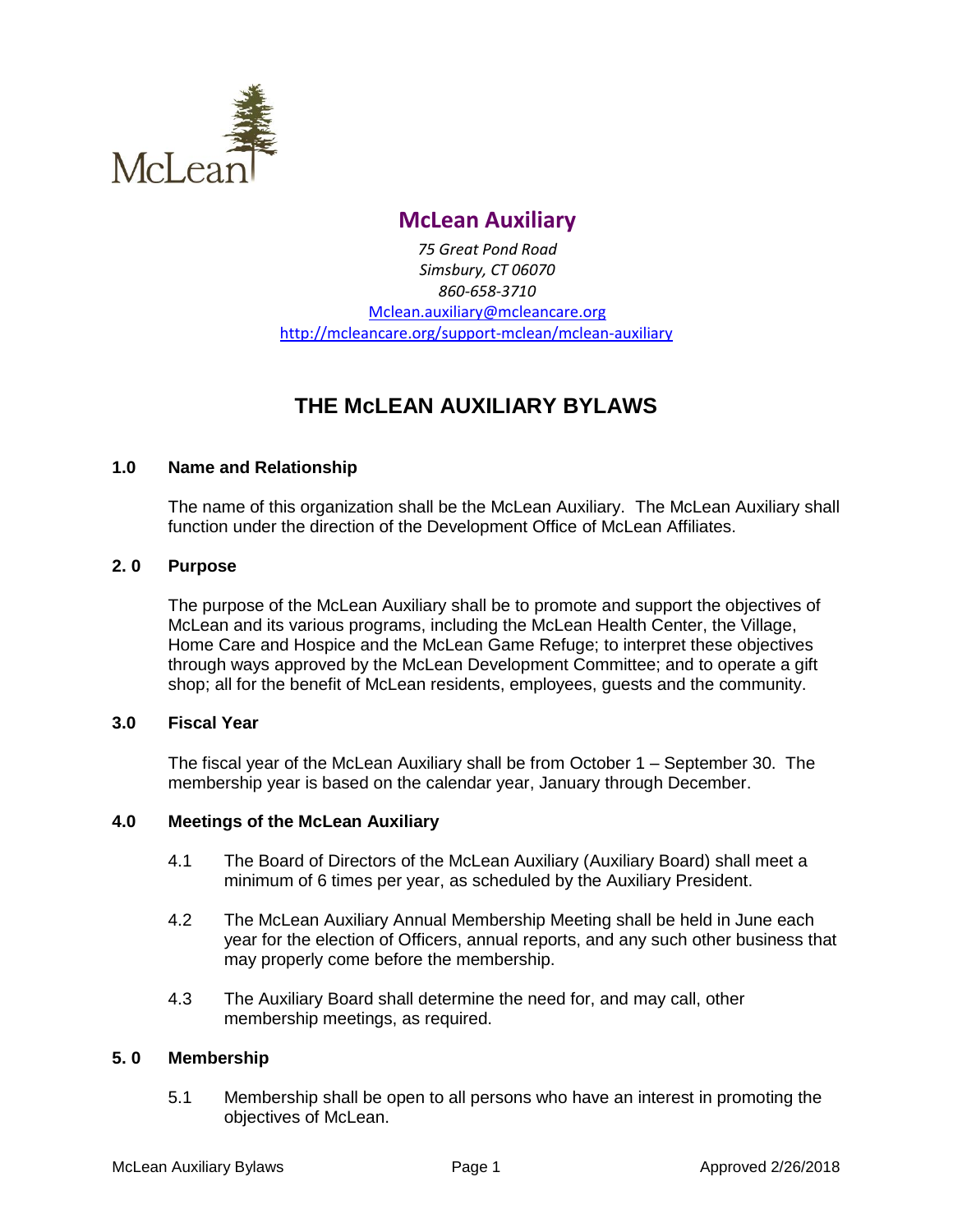#### 5.2 Membership types

- 5.2.1 Annual Those who wish to support the objectives of the Auxiliary through an annual contribution.
- 5.2.2 Life Member Those who wish to support the objectives of the Auxiliary through a more substantial one-time contribution.
- 5.3 Dues shall be set annually by the Auxiliary Board. Dues are payable to the McLean Auxiliary. Dues notices are sent in October, and dues are applied to the following calendar year. (For example, dues notices for 2018 shall be sent in October 2017, and any dues payments made from the date of the notice through the end of the calendar year are applied to the following calendar year.)
- 5.4 Any new member joining the Auxiliary between October and December of a given year shall have their membership valid immediately, and shall be considered a member in good standing through the end of the following calendar year.

## **6.0 Board of Directors of the McLean Auxiliary (Auxiliary Board)**

- 6.1 The Auxiliary Board shall administer and control the affairs, funds and property of the McLean Auxiliary subject to the approval of the McLean Development Committee, with liaison through the President of McLean or his/her representative.
- 6.2 The Auxiliary Board shall consist of the Officers of the McLean Auxiliary and an additional 6 - 10 at-large members appointed by the Auxiliary President. All Auxiliary Board members must be members of the Auxiliary in good standing. Auxiliary Board members serve at the pleasure of the Auxiliary President.
	- 6.2.1 The Auxiliary President shall assign each Auxiliary Board member responsibility for one or more job within the Auxiliary. Specific responsibilities for each position are described in Auxiliary Job Descriptions. These Job Descriptions may be modified, as needed, and shall include guidelines to ensure the jobs can be performed with limited coaching.
	- 6.2.2 The primary holder of each job shall report on the status of that activity or job during regular Board meetings, as requested by the President.
	- 6.2.3 Some Auxiliary jobs may be held by an Auxiliary member in good standing who is not a Board member. Periodically the President may ask the job holder to present a status report at a Board Meeting.
- 6.3 The President of McLean or his/her representative shall be an ex-officio member of the McLean Auxiliary Board of Directors, without a vote.
- 6.4 Board "meetings" may be held in person, via phone, or by electronic means, such as e-mail. Voting may be in person, or via appropriate electronic means, such as e-mail.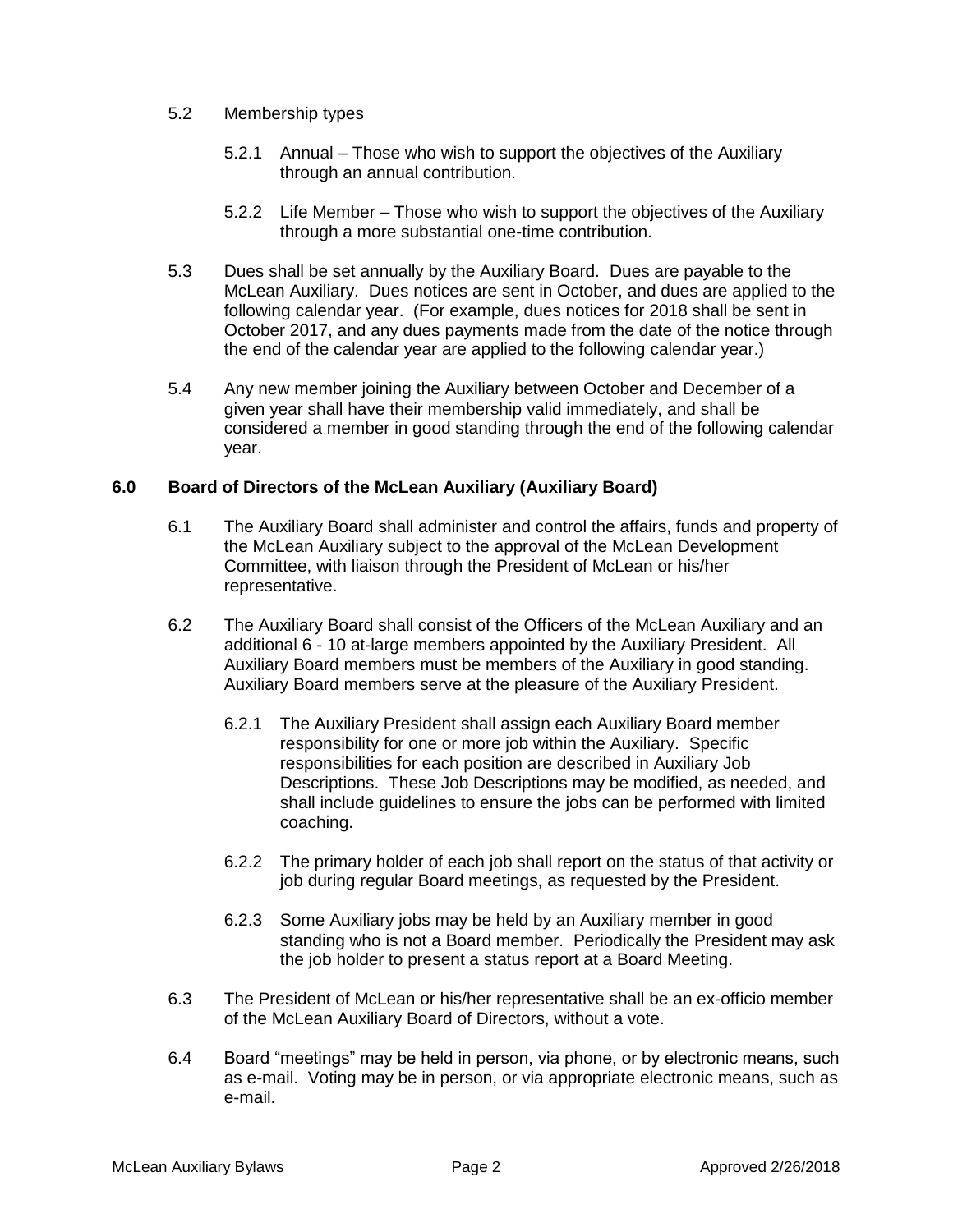- 6.4.1 A quorum shall be in attendance (whether in person or by phone or electronic means) at any board meeting to be considered a valid meeting. A simple majority of board members shall constitute a quorum, and must include a minimum of two Officers of the Board.
- 6.4.2 The Auxiliary President may request McLean staff members or resident(s) of the McLean community to attend certain board meetings in order to communicate to the Board areas where the Auxiliary may better serve McLean, its facilities, and residents.
- 6.4.3 Board meetings shall include, at a minimum, a report of the status of the Auxiliary, and a treasurer's report.

## **7.0 Officers of the McLean Auxiliary**

- 7.1 The Officers of the McLean Auxiliary shall be President, Vice-President, Recording Secretary, Treasurer, and Corresponding Secretary.
	- 7.1.1 The Auxiliary President is the chief executive officer of the McLean Auxiliary and shall be chairperson of the Auxiliary Board. The Auxiliary President shall also serve, or shall designate another Auxiliary Board member to serve, as a member of the McLean Development Committee. The Auxiliary President shall report the activities of the McLean Auxiliary to the President of McLean or his/her representative.
	- 7.1.2 The Vice President shall assist the President, and shall perform the duties of the President in the absence of, or at the request of, the President.
	- 7.1.3 The Recording Secretary shall keep records of all official meetings of the Auxiliary, including Board meetings and Annual meetings.
	- 7.1.4 The Treasurer shall maintain all finances and financial records of the McLean Auxiliary.
	- 7.1.5 The Corresponding Secretary shall write or coordinate all Auxiliary external correspondence.
- 7.2. The Officers shall be elected at the annual meeting of the McLean Auxiliary for a term of one year and assume office on October 1. Incoming new Officers, in particular the President and Treasurer, shall work with outgoing Officers from the election to the beginning of the term to ensure a smooth transition.
- 7. 3 The President and Vice-President shall not be held for more than two consecutive terms by the same person. However, with a one-year interim, a person may again be eligible for a term.
- 7.4 If there is a vacancy in the office of the President, the Vice-President shall assume the office of the President. If the Vice-President is unwilling or unable to assume the office of the President, the Nominating Committee shall select and present a candidate for President to the remaining Officers. The Officers shall vote to approve the candidate. The new President shall be selected as soon as practicable, and shall serve for the remaining term of their predecessor.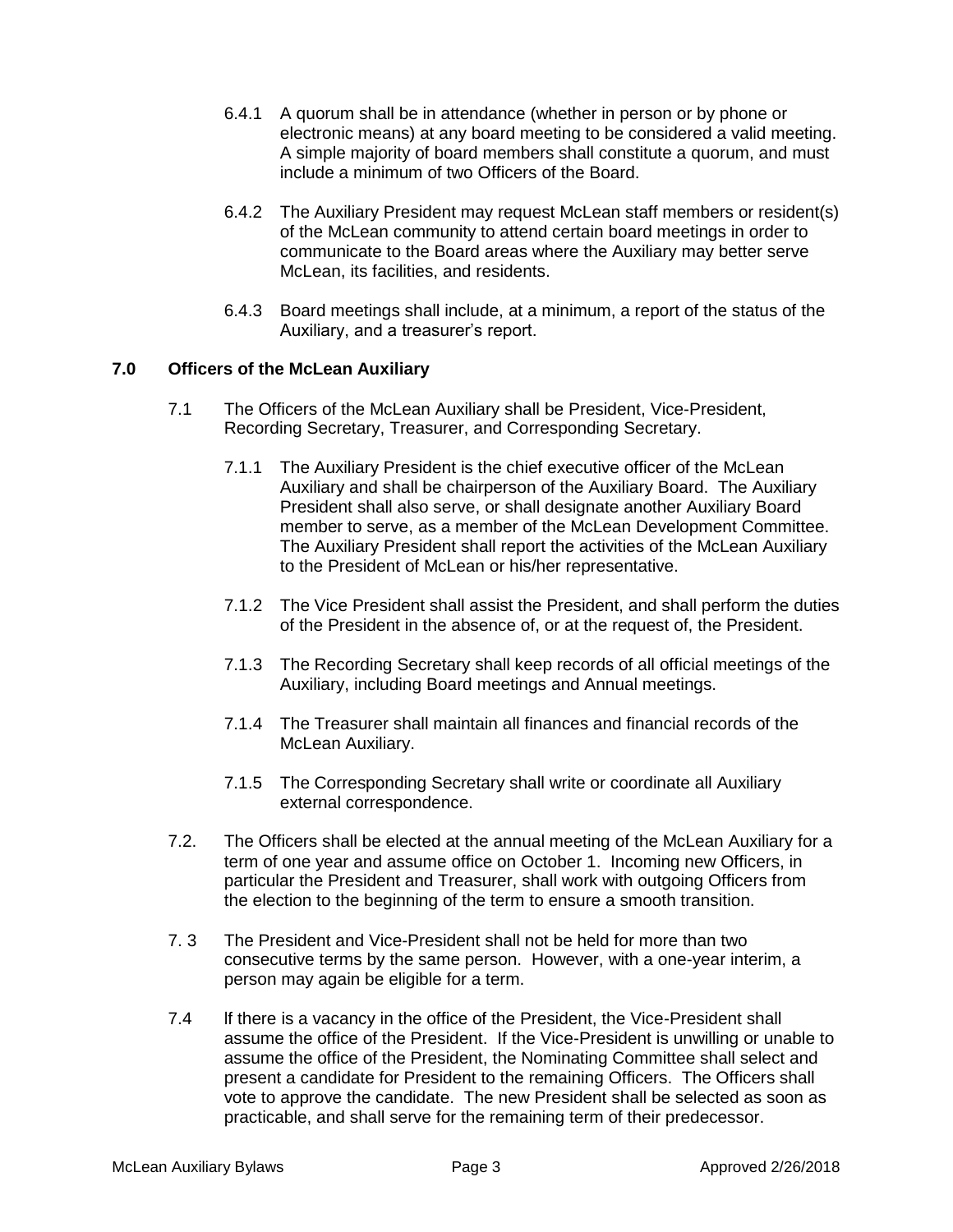- 7.5 Any vacancy occurring among the remaining Officers during a term shall be filled by vote of the Auxiliary Board from candidates presented by the Nominating Committee. Candidates shall serve for the unexpired term of their predecessor and shall be selected as soon as practicable following the vacancy.
- 7.6 In the event of incompetence on the part of any member of the Board, this member shall be relieved of his/her position by a majority vote at a special meeting of the Officers.
- 7.7 The Officers may convene to review items of an urgent or sensitive nature which President determines cannot be held over until the next regular meeting of the Auxiliary Board, or items relating to vacancies of the Board.
	- 7.7.1 The Officers shall exercise all powers of the Auxiliary Board. Actions of the Officers shall subject to review and ratification of the full Auxiliary Board other than board composition issues identified in paragraph 7.4 or 7.6.
	- 7.7.2 A simple majority of the Officers shall constitute a quorum.

## **8.0 Key Board Positions**

- 8.1 The Gift Shop Manager must be a member of the Auxiliary Board and shall be responsible for the operation of the McLean Auxiliary Gift Shop(s), under the direction of the Auxiliary Board. The Gift Shop Manager shall interface directly with the Auxiliary Treasurer.
- 8.2 The Nominating Committee Chair must be a member of the Auxiliary Board and shall form a committee, in conjunction with the Auxiliary President, to develop and present a slate of Officers at the Auxiliary Annual Meeting. The committee shall consist of two - three members of the Auxiliary, including one member who has served on the out-going Nominating Committee. The Nominating Committee shall function throughout the year to name candidates for any vacancies among the Officers as identified in paragraph 7.4 and 7.5.

#### **9.0 McLean Auxiliary Funds**

- 9.1 All fund-raising activities, other than regular McLean Auxiliary dues, shall be subject to the approval of the President of McLean or his/her designee.
- 9.2 All funds raised shall be used for the benefit of McLean, after deduction of regular operating expenses of the McLean Auxiliary.
- 9.3 No Officers or members of the McLean Auxiliary shall receive any pecuniary profits from the operation unless hired in a professional capacity with the approval of the Auxiliary Board.
- 9.4 The McLean Auxiliary shall pay travel and/or conference expenses for the President of the McLean Auxiliary, the Gift Shop Manager, their alternate and one delegate with the approval of the Auxiliary Board.